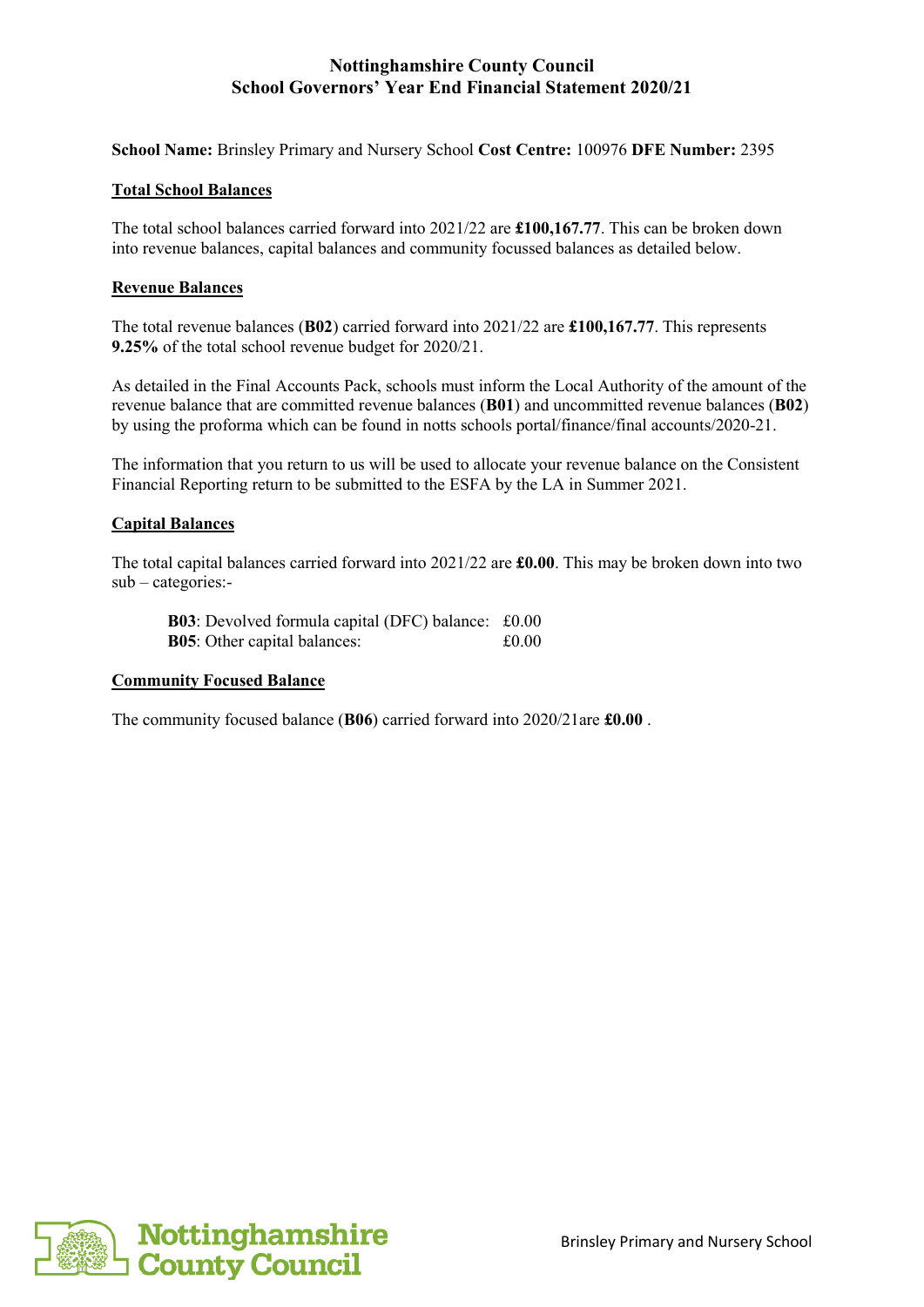## **Nottinghamshire County Council School Governors' Year End Financial Statement 2020/21**

| <b>CFR</b>        | <b>CFR Heading</b>                                                                     | 2020/21                        | 2020/21            | 2020/21 CFR             | 2019/20 CFR        |
|-------------------|----------------------------------------------------------------------------------------|--------------------------------|--------------------|-------------------------|--------------------|
| <b>Ref</b>        |                                                                                        | <b>Budget</b>                  | Actual             | <b>Total</b>            | <b>Total</b>       |
|                   | <b>Revenue Income</b>                                                                  |                                |                    |                         |                    |
| I <sub>01</sub>   | Funds delegated by the local authority                                                 | £972,582.00                    | £0.00              | £972,582.00             | £928,120.00        |
| I <sub>02</sub>   | Funding for sixth form students                                                        | £0.00                          | £0.00              | £0.00                   | £0.00              |
| <b>I03</b>        | High needs top-up funding                                                              | £46,230.00                     | £0.00              | £46,230.00              | £34,293.00         |
| <b>I04</b>        | Funding for minority ethnic pupils                                                     | £0.00                          | £0.00              | £0.00                   | £0.00              |
| <b>I05</b>        | Pupil premium                                                                          | £49,863.00                     | £0.00              | £49,863.00              | £52,307.00         |
| <b>I06</b>        | Other government grants                                                                | £0.00                          | £0.00              | £0.00                   | £0.00              |
| <b>I07</b>        | Other grants and payments received                                                     | £0.00                          | £13,883.41         | £13,883.41              | £15,615.80         |
| I08a              | Income from letting premises                                                           | $\pounds0.00$                  | £5,697.65          | £5,697.65               | £7,248.71          |
| $108\mathrm{b}$   | Other income from facilities and services                                              | £0.00                          | £13,885.59         | £13,885.59              | £11,982.38         |
| I09               | Income from catering                                                                   | £0.00                          | £3,476.90          | £3,476.90               | £12,502.75         |
| 110               | Receipts from supply teacher insurance claims                                          | £0.00                          | £8,483.35          | £8,483.35               | £24,263.55         |
| 111<br>I12        | Receipts from other insurance claims<br>Income from contributions to visits etc        | £0.00                          | £2,148.00          | £2,148.00               | £0.00              |
| I13               |                                                                                        | £0.00<br>£0.00                 | £2,099.40          | £2,099.40               | £11,478.50         |
| <b>I15</b>        | Donations and/or voluntary funds<br>Pupil-focused extended school funding and/or grant | £0.00                          | £1,872.00<br>£0.00 | £1,872.00<br>£0.00      | £5,003.40<br>£0.00 |
| I18a              | Income from Coronavirus Job Retention Scheme                                           | £2,194.00                      | £0.00              | £2,194.00               | £0.00              |
| I18b              | Income from COVID-19 exceptional costs grant                                           | £388.00                        | £0.00              | £388.00                 | £0.00              |
| I18c              | Income from £1bn COVID-19 catch up                                                     | £9,240.00                      | $\pounds0.00$      | £9,240.00               | £0.00              |
| I18d              | Income from other additional grants                                                    | £52,267.00                     | $\pounds0.00$      | £52,267.00              | £48,650.00         |
|                   | <b>Total Revenue Income</b>                                                            | £1,132,764.00                  | £51,546.30         | £1,184,310.30           | £1,151,465.09      |
|                   |                                                                                        |                                |                    |                         |                    |
|                   | <b>Revenue Expenditure</b>                                                             |                                |                    |                         |                    |
| E <sub>01</sub>   | Teaching staff                                                                         | £0.00                          | £525,852.76        | £525,852.76             | £459,064.66        |
| E02               | Supply teaching staff                                                                  | £0.00                          | £8,067.18          | £8,067.18               | £9,703.93          |
| E <sub>0</sub> 3  | Education support staff                                                                | £0.00                          | £276,990.80        | £276,990.80             | £272,508.05        |
| E04               | Premises staff                                                                         | £0.00                          | £41,652.59         | £41,652.59              | £41,375.19         |
| E05               | Administrative and clerical staff                                                      | £0.00                          | £51,232.77         | £51,232.77              | £48,866.33         |
| E06               | Catering staff                                                                         | £0.00                          | £0.00              | £0.00                   | £0.00              |
| E07               | Cost of other staff                                                                    | £0.00                          | £41,430.15         | £41,430.15              | £18,549.02         |
| E <sub>08</sub>   | Indirect employee expenses                                                             | £0.00                          | £435.22            | £435.22                 | £489.83            |
| E09               | Staff development and training                                                         | £0.00                          | £7,416.52          | £7,416.52               | £6,698.18          |
| E10               | Supply teacher insurance                                                               | £0.00                          | £12,173.69         | £12,173.69              | £12,261.12         |
| E11               | Staff-related insurance                                                                | £0.00                          | £0.00              | £0.00                   | £0.00              |
| E12               | Building maintenance and improvement                                                   | £0.00                          | £12,239.74         | £12,239.74              | £26,274.64         |
| E13               | Grounds maintenance and improvement                                                    | £0.00                          | £3,091.56          | £3,091.56               | £4,502.80          |
| E14               | Cleaning and caretaking                                                                | £0.00                          | £2,857.38          | £2,857.38               | £3,049.23          |
| E15               | Water and sewerage                                                                     | $\pounds0.00$                  | £3,438.54          | £3,438.54               | £3,604.32          |
| E16               | Energy                                                                                 | £0.00                          | £15,877.36         | £15,877.36              | £15,291.61         |
| E18               | Other occupation costs                                                                 | $\pounds0.00$                  | £1,644.13          | £1,644.13               | £1,505.67          |
| E19<br>E20        | Learning resources                                                                     | $\pounds0.00$                  | £20,584.11         | £20,584.11<br>£4,516.61 | £32,953.87         |
|                   | ICT learning resources                                                                 | £0.00                          | £4,516.61          |                         | £8,907.87          |
| E21<br>E22        | <b>Examination</b> fees<br>Administrative supplies                                     | $\pounds0.00$<br>$\pounds0.00$ | £0.00<br>£5,434.30 | £0.00<br>£5,434.30      | £0.00<br>£9,527.53 |
| E23               | Other insurance premiums                                                               | £0.00                          | £10,626.00         | £10,626.00              | £10,257.96         |
| E24               | Special facilities                                                                     | $\pounds0.00$                  | £450.90            | £450.90                 | £0.00              |
| E25               | Catering supplies                                                                      | $\pounds0.00$                  | £33,118.07         | £33,118.07              | £53,640.13         |
| E26               | Agency supply teaching staff                                                           | $\pounds0.00$                  | £10,011.50         | £10,011.50              | £43,809.50         |
| E27               | Bought-in professional services: curriculum                                            | £0.00                          | £25,652.31         | £25,652.31              | £32,601.26         |
| E <sub>28a</sub>  | Bought-in professional services: other (except PFI)                                    | £0.00                          | £21,606.66         | £21,606.66              | £39,373.65         |
| E <sub>28</sub> b | Bought-in professional services: other (PFI)                                           | £0.00                          | £0.00              | $\pounds0.00$           | £0.00              |
| E29               | Loan interest                                                                          | £0.00                          | $\pounds0.00$      | £0.00                   | £0.00              |
| E30               | Direct revenue financing (RCCO)                                                        | £0.00                          | $\pounds0.00$      | £0.00                   | $\pounds0.00$      |
|                   | <b>Total Revenue Expenditure</b>                                                       | £0.00                          | £1,136,400.85      | £1,136,400.85           | £1,154,816.35      |
|                   |                                                                                        |                                |                    |                         |                    |
|                   | <b>Revenue Balances</b>                                                                | <b>B/Fwd</b><br>from 2019/20   | Movement           | C/Fwd<br>to 2021/22     |                    |
|                   | <b>B01 and B02</b>                                                                     | £52,269.00                     | £47,898.77         | £100,167.77             |                    |
|                   |                                                                                        |                                |                    |                         |                    |